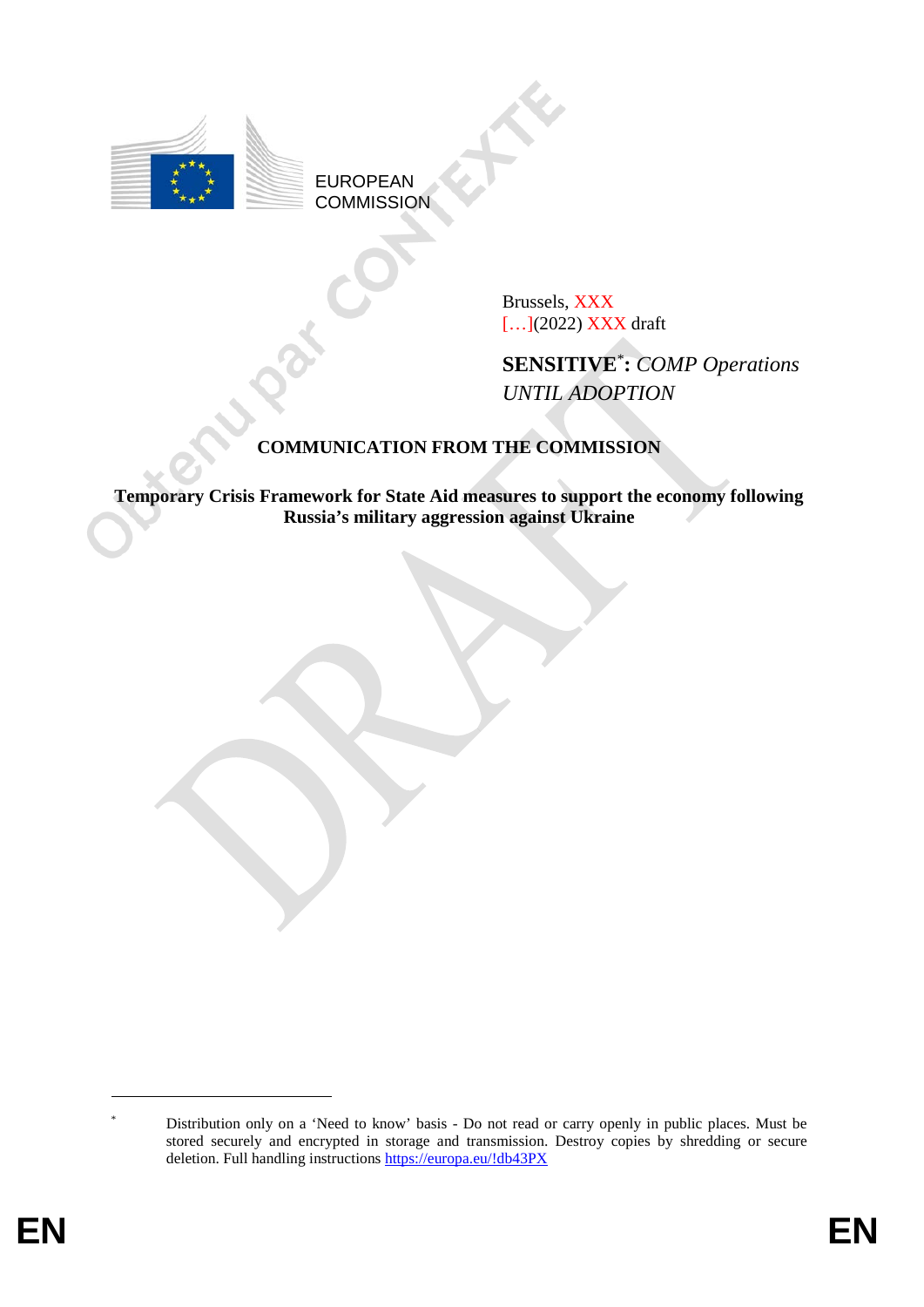# **COMMUNICATION FROM THE COMMISSION**

# **Temporary Crisis Framework for State Aid measures to support the economy following the invasion of Ukraine by Russia**

## **1. INVASION OF UKRAINE BY RUSSIA, ITS EFFECT ON THE EU ECONOMY AND THE NEED FOR TEMPORARY STATE AID SUPPORT MEASURES**

- 1. On 22 February 2022, Russia decided to illegally recognise the non-government controlled areas of Donetsk and Luhansk regions in Ukraine as independent entities. On 24 February 2022, Russia launched an unprovoked and unjustified military aggression against Ukraine. The European Union (EU) and international partners immediately reacted to this serious violation of the territorial integrity, sovereignty and independence of Ukraine by taking restrictive measures. Restrictive measures were also taken against Belarus, due to its role in facilitating Russia's military aggression. Further measures might be adopted as the situation evolves. Russia decided to take certain economic counter measures of its own.
- 2. The Russian military aggression against Ukraine and the restrictive economic measures (sanctions) taken will have economic repercussions on the entire Internal Market. Undertakings in the EU may be affected in multiple ways, both directly and indirectly. This may take the form of shrinking demand, disruptions in the supply chain, in particular of raw materials and pre-products, or other inputs no longer being available or not being economically affordable. The Russian military aggression against Ukraine resulted also in a disruption of supply chains for EU imports from Ukraine for certain products, especially cereals and vegetable oils<sup>[1](#page-1-0)</sup>, as well as for EU exports to Ukraine. That situation also affects the energy market, in particular electricity, gas and oil prices in the European Union, a major input for several economic activities, including those particularly hit by the COVID outbreak like travel and tourism. The impact has also been felt on financial markets, in particular with concerns for liquidity.
- 3. It is against that background that the Commission has decided to adopt this Communication to specify the criteria for the assessment of the compatibility with the Internal Market of State aid measures that Member States may take to remedy the economic effects following the invasion of Ukraine by Russia and the following economic sanctions adopted in this context. A coordinated economic response of Member States and EU institutions is crucial to mitigate the negative repercussions on the EU economy.

<span id="page-1-0"></span>Ukraine is the EU's fourth largest external food supplier, providing 52% of the EU maize import, 19% of soft wheat and 23% of vegetable oils.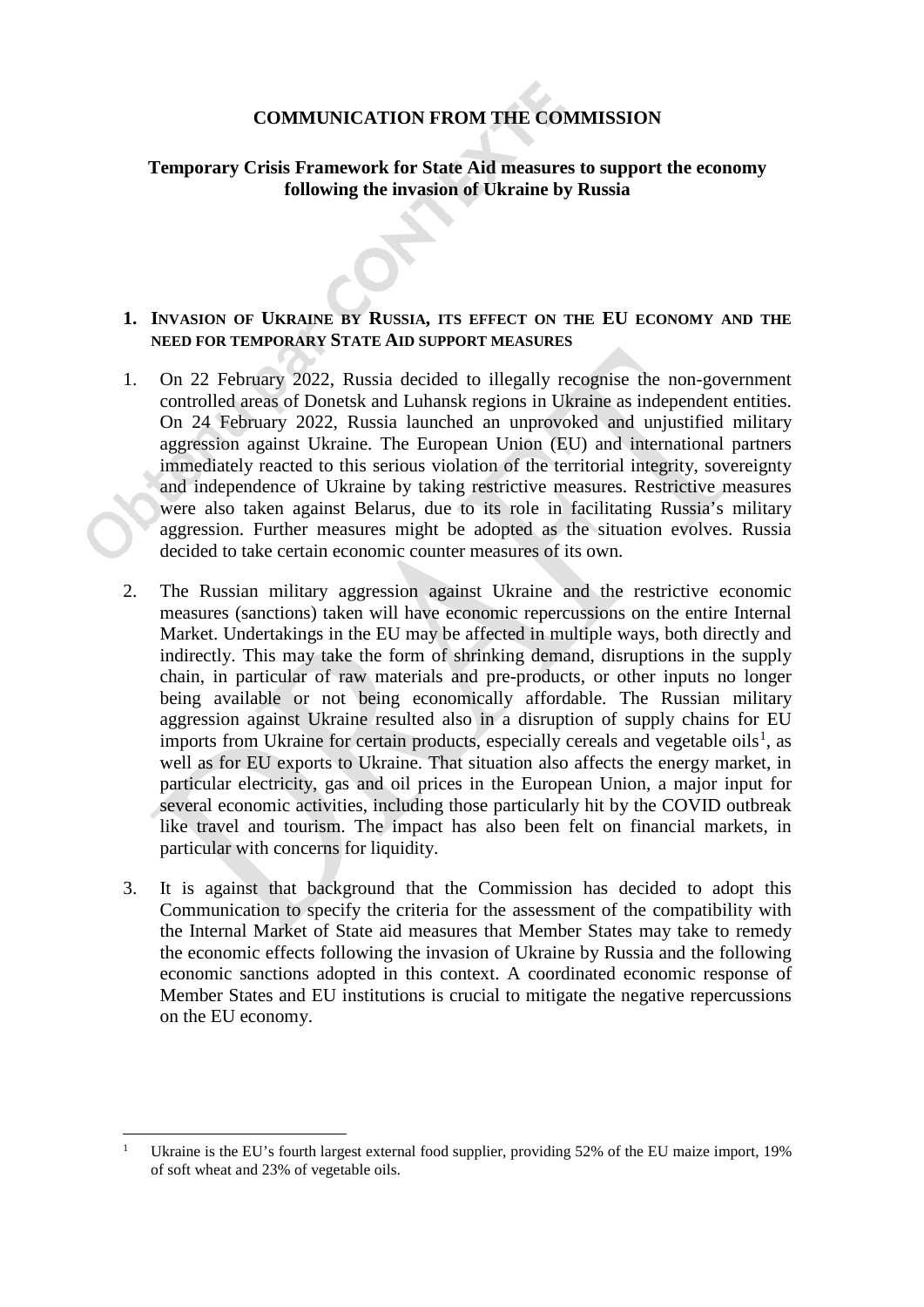### **1.1. RESTRICTIVE MEASURES TAKEN BY THE EUROPEAN UNION AND INTERNATIONAL PARTNERS**

- 4. Following the invasion of Ukraine by Russia, the Council of the European Union has agreed on a set of restrictive measures.
- 5. On 23 February 2022, the Council agreed on a package including (i) targeted sanctions against the 351 members of the Russian State Duma and an additional 27 individuals, (ii) restrictions on economic relations with the non-government controlled areas of Donetsk and Luhansk oblasts, and (iii) restrictions on Russia's access to the EU's capital and financial markets and services.<sup>[2](#page-2-0)</sup>
- 6. On 25 February 2022, the Council agreed on further sanctions against Russia that target: (i) the financial sector, (ii) the energy and transport sectors, (iii) dual-use goods, (iv) export control and export financing, (v) visa policy, and (vi) additional sanctions against Russian individuals.<sup>[3](#page-2-1)</sup>
- <span id="page-2-0"></span> 2 Council Regulation (EU) 2022/259 of 23 February 2022 amending Regulation (EU) No 269/2014 concerning restrictive measures in respect of actions undermining or threatening the territorial integrity, sovereignty and independence of Ukraine (OJ L 42I, 23.2.2022, p. 1–2); Council Implementing Regulation (EU) 2022/260 and 2022/261 of 23 February 2022 implementing Regulation (EU) No 269/2014 concerning restrictive measures in respect of actions undermining or threatening the territorial integrity, sovereignty and independence of Ukraine (OJ L 42I, 23.2.2022, p. 3–14; OJ L 42I, 23.2.2022, p. 15–73); Council Regulation (EU) 2022/262 of 23 February 2022 amending Regulation (EU) No 833/2014 concerning restrictive measures in view of Russia's actions destabilising the situation in Ukraine (OJ L 42I, 23.2.2022, p. 74–76); Council Regulation (EU) 2022/263 of 23 February 2022 concerning restrictive measures in response to the recognition of the non-government controlled areas of the Donetsk and Luhansk oblasts of Ukraine and the ordering of Russian armed forces into those areas (OJ L 42I, 23.2.2022, p. 77–94); Council Decision (CFSP) 2022/264 of 23 February 2022 amending Decision 2014/512/CFSP concerning restrictive measures in view of Russia's actions destabilising the situation in Ukraine (OJ L 42I, 23.2.2022, p. 95–97); Council Decision (CFSP) 2022/265 and 2022/267 of 23 February 2022 amending Decision 2014/145/CFSP concerning restrictive measures in respect of actions undermining or threatening the territorial integrity, sovereignty and independence of Ukraine (OJ L 42I, 23.2.2022, p. 98–108; OJ L 42I, 23.2.2022, p. 114–172); and Council Decision (CFSP) 2022/266 of 23 February 2022 amending Decision 2014/145/CFSP concerning restrictive measures in response to the recognition of the nongovernment controlled areas of the Donetsk and Luhansk oblasts of Ukraine and the ordering of Russian armed forces into those areas (OJ L 42I, 23.2.2022, p. 109–113).
- <span id="page-2-1"></span><sup>3</sup> Council Decision (CFSP) 2022/327 of 25 February 2022 amending Decision 2014/512/CFSP concerning restrictive measures in view of Russia's actions destabilising the situation in Ukraine (OJ L 48, 25.2.2022, p. 1–16); Council Regulation (EU) 2022/328 of 25 February 2022 amending Regulation (EU) No 833/2014 concerning restrictive measures in view of Russia's actions destabilising the situation in Ukraine (OJ L 49, 25.2.2022, p. 1–140); Council Decision (CFSP) 2022/329 of 25 February 2022 amending Decision 2014/145/CFSP concerning restrictive measures in respect of actions undermining or threatening the territorial integrity, sovereignty and independence of Ukraine (OJ L 50, 25.2.2022, p. 1–3);Council Regulation (EU) 2022/330 of 25 February 2022 amending Regulation (EU) No 269/2014 concerning restrictive measures in respect of actions undermining or threatening the territorial integrity, sovereignty and independence of Ukraine (OJ L 51, 25.2.2022, p. 1–2); Council Decision (CFSP) 2022/331 of 25 February 2022 amending Decision 2014/145/CFSP concerning restrictive measures in respect of actions undermining or threatening the territorial integrity, sovereignty and independence of Ukraine (OJ L 52, 25.2.2022, p. 1–44); Council Implementing Regulation (EU) 2022/332 of 25 February 2022 implementing Regulation (EU) No 269/2014 concerning restrictive measures in respect of actions undermining or threatening the territorial integrity, sovereignty and independence of Ukraine (OJ L 53, 25.2.2022, p. 1–44); Council Decision (EU) 2022/333 of 25 February 2022 on the partial suspension of the application of the Agreement between the European Community and the Russian Federation on the facilitation of the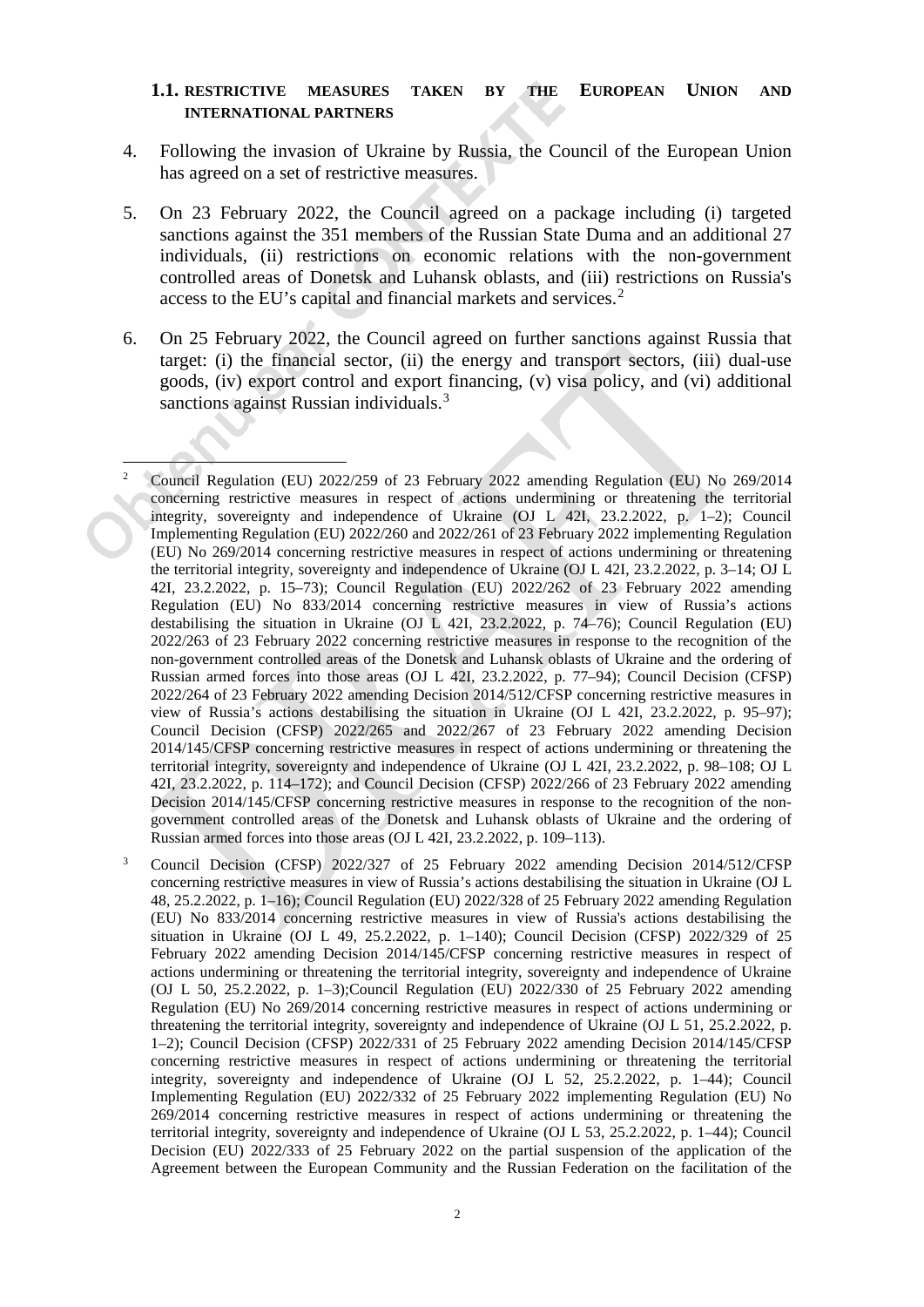- 7. On 28 February 2022, the Council decided to close the European airspace for Russian aircrafts and adopted preventive measures to ensure that the Russian Central Bank cannot deploy its international reserves in ways that undermine the impact of the measures taken<sup>[4](#page-3-0)</sup>.
- 8. On 1 March 2022, the Council adopted further measures: (i) the removal of selected Russian banks from the SWIFT messaging system<sup>[5](#page-3-1)</sup>, (ii) measures against disinformation spread by Russian State-owned media Russia Today and Sputnik<sup>[6](#page-3-2)</sup>, and on 2 March 2022 (iii) further restrictive measures against Belarus, the other aggressor in this war<sup>[7](#page-3-3)</sup>.
- 9. On 2 March 2022, due to its role in facilitating the military aggression, the Council decided to introduce further sanctions against Belarus related to the trade of goods used for the production or manufacturing of tobacco products, mineral products, potassium chloride ('potash') products, wood products, cement products, iron and steel products, and rubber products. It also prohibited the export to Belarus or for use in Belarus of dual-use goods and technology, exports of goods and technology which might contribute to Belarus's military, technological, defence and security development, and exports of machinery, together with restrictions on the provision of related services.<sup>[8](#page-3-4)</sup>
- 10. In close cooperation with the EU, restrictive measures were also taken by international partners, notably the United States, the United Kingdom, Canada, Norway, Japan, South Korea and Australia.

issuance of visas to the citizens of the European Union and the Russian Federation (OJ L 54, 25.2.2022, p. 1–3).

 $\overline{a}$ 

- <span id="page-3-0"></span><sup>4</sup> Council Regulation (EU) 2022/334 of 28 February 2022 amending Council Regulation (EU) No 833/2014 concerning restrictive measures in view of Russia's actions destabilising the situation in Ukraine (OJ L 57, 28.2.2022, p. 1–3), and Council Decision (CFSP) 2022/335 of 28 February 2022 amending Decision 2014/512/CFSP concerning restrictive measures in view of Russia's actions destabilising the situation in Ukraine (OJ L 57, 28.2.2022, p. 4–6).
- <span id="page-3-1"></span><sup>5</sup> Council Regulation (EU) 2022/345 of 1 March 2022 amending Regulation (EU) No 833/2014 concerning restrictive measures in view of Russia's actions destabilising the situation in Ukraine (OJ L 63, 2.3.2022, p. 1–4), and Council Decision (CFSP) 2022/346 of 1 March 2022 amending Decision 2014/512/CFSP concerning restrictive measures in view of Russia's actions destabilising the situation in Ukraine (OJ L 63, 2.3.2022, p. 5–7).
- <span id="page-3-2"></span><sup>6</sup> Council Regulation (EU) 2022/350 of 1 March 2022 amending Regulation (EU) No 833/2014 concerning restrictive measures in view of Russia's actions destabilising the situation in Ukraine (OJ L 65, 2.3.2022, p. 1–4), and Council Decision (CFSP) 2022/351 of 1 March 2022 amending Decision 2014/512/CFSP concerning restrictive measures in view of Russia's actions destabilising the situation in Ukraine (OJ L 65, 2.3.2022, p. 5–7).
- <span id="page-3-3"></span><sup>7</sup> Council Implementing Regulation (EU) 2022/353 of 2 March 2022 implementing Regulation (EU) No 269/2014 concerning restrictive measures in respect of actions undermining or threatening the territorial integrity, sovereignty and independence of Ukraine (OJ L 66, 2.3.2022, p. 1–13), and Council Decision (CFSP) 2022/354 of 2 March 2022 amending Decision 2014/145/CFSP concerning restrictive measures in respect of actions undermining or threatening the territorial integrity, sovereignty and independence of Ukraine (OJ L 66, 2.3.2022, p. 14–26).
- <span id="page-3-4"></span><sup>8</sup> Council Regulation (EU) 2022/355 of 2 March 2022 amending Regulation (EC) No 765/2006 concerning restrictive measures in view of the situation in Belarus (OJ L 67, 2.3.2022, p. 1–102), and Council Decision (CFSP) 2022/356 of 2 March 2022 amending Decision 2012/642/CFSP concerning restrictive measures in view of the situation in Belarus (OJ L 67, 2.3.2022, p. 103–111).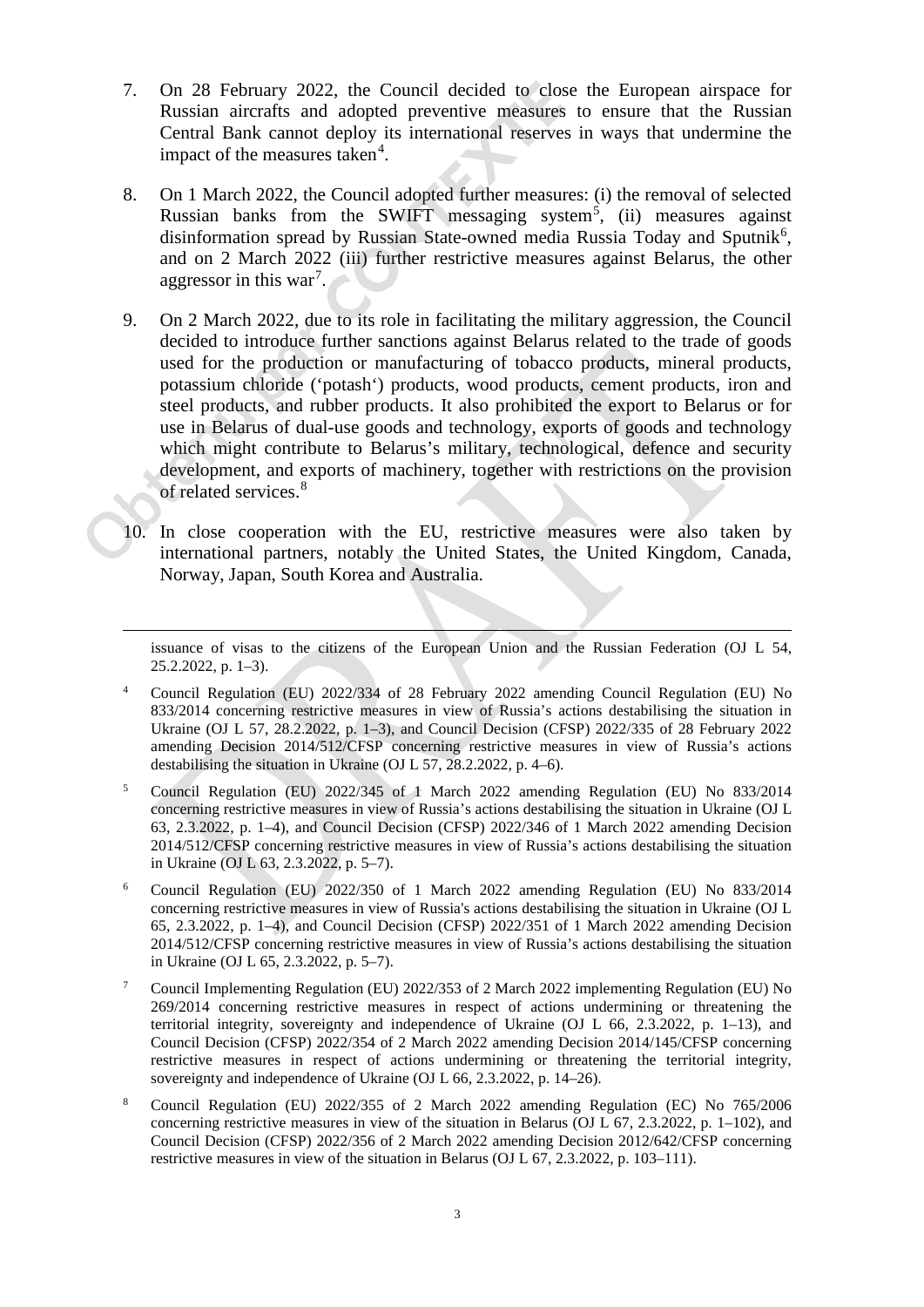### **1.2. UNDERTAKINGS AFFECTED BY HIGH GAS AND ELECTRICITY PRICES OR BY DISRUPTIONS OF ENERGY SUPPLY**

- 11. The current crisis has already driven up the prices for gas and electricity significantly above the already high levels observed in the period before the invasion. In this context, the Commission recalls the toolbox which it presented already in October  $2021<sup>9</sup>$  $2021<sup>9</sup>$  $2021<sup>9</sup>$  (the 'October Communication') and the Communication  $REPowerEU^{10}$ .
- 12. Very high energy prices are hurting the economy. The European Central Bank estimated before the invasion that the energy price shocks will reduce GDP growth by around 0.5 percentage points in 2022. Continued high energy prices are likely to increase poverty and affect business competitiveness. Energy-intensive industries in particular have faced higher manufacturing costs.<sup>[11](#page-4-2)</sup>
- 13. The toolbox<sup>[12](#page-4-3)</sup> presented by the Commission in October 2021 has proven useful, and has been extensively applied. Most Member States have adopted measures in line with the toolbox. Those measures have eased energy bills for around 71 million households and several million small and medium-sized enterprises ('SMEs') and micro enterprises. Overall, costs of those measures amount to more than EUR 23 billion.
- 14. The Commission Communication REPowerEU of 8 March<sup>[13](#page-4-4)</sup> provides further guidance and new actions to ramp up the production of green energy, diversify supplies and reduce demand, including preparatory measures for next winter.

#### **1.3. THE NEED FOR CLOSE EUROPEAN COORDINATION OF NATIONAL AID MEASURES**

15. Targeted and proportionate application of EU State aid control serves to ensure that national support measures are effective in helping undertakings affected by the current crisis. EU State aid control also ensures that the EU Internal Market is not fragmented and that the level playing field stays intact. The integrity of the Internal Market is important to withstand external pressure and to avoid subsidy races, where Member States with deeper pockets can outspend neighbours to the detriment of cohesion within the Union.

- <span id="page-4-3"></span><sup>12</sup> Communication from the Commission, COM(2021) 660 final of 13 October 2021 – Tackling rising energy prices: a toolbox for action and support.
- <span id="page-4-4"></span><sup>13</sup> Communication from the Commission, COM(2022) 108 final of 8 March 2022 – REPower EU: Joint European Action for more affordable, secure and sustainable energy.

<span id="page-4-0"></span> <sup>9</sup> Communication from the Commission to the European Parliament, the European Council, the Council, the European Economic and Social Committee and the Committee of the Regions, COM(2021) 660 final of 13 October 2021- Tackling rising energy prices: a toolbox for action and support.

<span id="page-4-1"></span><sup>&</sup>lt;sup>10</sup> Communication from the Commission to the European Parliament, the European Council, the Council, the European Economic and Social Committee and the Committee of the Regions, COM(2022) 108 final of 8 March 2022 – REPowerEU: Joint European Action for more affordable, secure and sustainable energy.

<span id="page-4-2"></span><sup>&</sup>lt;sup>11</sup> Over half of the EU's aluminium and zinc smelters are today operating at reduced capacity or have temporarily closed. The EU has temporarily lost 650 000 tonnes of primary aluminium capacity, about 30% of its total.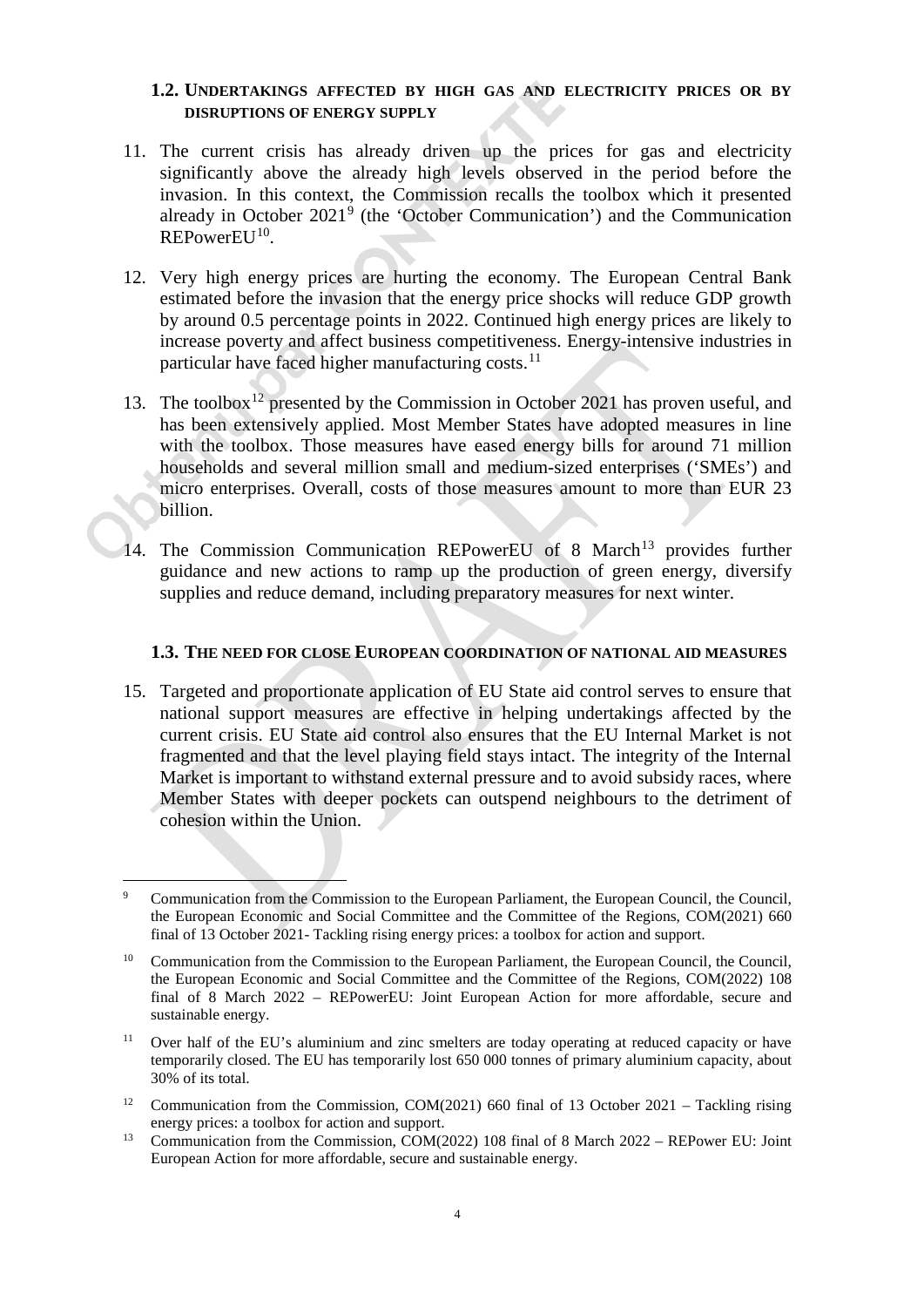### **1.4. APPROPRIATE STATE AID MEASURES**

- 16. In the overall effort of Member States to address the challenges resulting from the geopolitical situation, this Communication sets out the possibilities Member States have under EU State aid rules to ensure liquidity and access to finance for undertakings, especially SMEs that face economic challenges under the current crisis.
- 17. As set out in the October Communication<sup>[14](#page-5-0)</sup>, measures benefiting non-commercial energy consumers do not constitute State aid, provided they do not indirectly benefit a specific sector or undertaking. Member States can, for example, make specific social payments to those most at risk which could help them afford their energy bills in the short term, or provide support for energy efficiency improvements, while ensuring effective market functioning.
- 18. Measures targeting commercial energy consumers do not constitute State aid, provided such measures are of a general nature, benefitting all such energy consumers equally. Such non-selective measures can, for example*,* take the form of general reductions in taxes or levies, a reduced rate to the supply of natural gas, electricity or district heating or reduced network costs. To the extent national interventions qualify as aid, they may be considered compatible with State aid rules if they meet certain requirements. For example, aid in the form of reductions in harmonised environmental taxes that respect the minimum levels of taxation and the rules set in the Energy Taxation Directive<sup>[15](#page-5-1)</sup> and are in line with the provisions of a Block Exemption Regulation may be implemented by Member States without prior notification to the Commission.
- 19. Member States may also grant aid to make good the damage caused by exceptional occurrences under Article 107(2)(b) TFEU. Such State aid aimed at mitigating damage directly caused by the current and exceptional occurrences of the Russian military aggression against Ukraine may also cover certain direct effects of the economic sanctions taken in response or other restrictive measures negatively affecting the beneficiary from operating its economic activity or a specific and severable part of its economic activity.
- 20. Member States must notify such aid measures and the Commission will assess them directly under Article 107(2)(b) TFEU. Such aid may be granted to undertakings in difficulty.
- 21. Aid granted by Member States under this Communication to undertakings, which is channelled through banks as financial intermediaries, shall benefit those undertakings directly. However, it may confer an indirect advantage on the financial intermediaries. Nevertheless, under the safeguards of sections [2.1](#page-9-0) and [2.2,](#page-10-0) such indirect advantages do not have the objective to preserve or restore the viability, liquidity or solvency of the credit institutions. As a result, such aid would not be qualified as extraordinary public financial support under Directive 2014/59/EU of

<span id="page-5-0"></span><sup>&</sup>lt;sup>14</sup> Communication from the Commission, COM(2021) 660 final of 13 October 2021 – Tackling rising energy prices: a toolbox for action and support.

<span id="page-5-1"></span><sup>&</sup>lt;sup>15</sup> Council Directive 2003/96/EC of 27 October 2003 restructuring the Community framework for the taxation of energy products and electricity, OJ L 283, 31.10.2003, p. 51.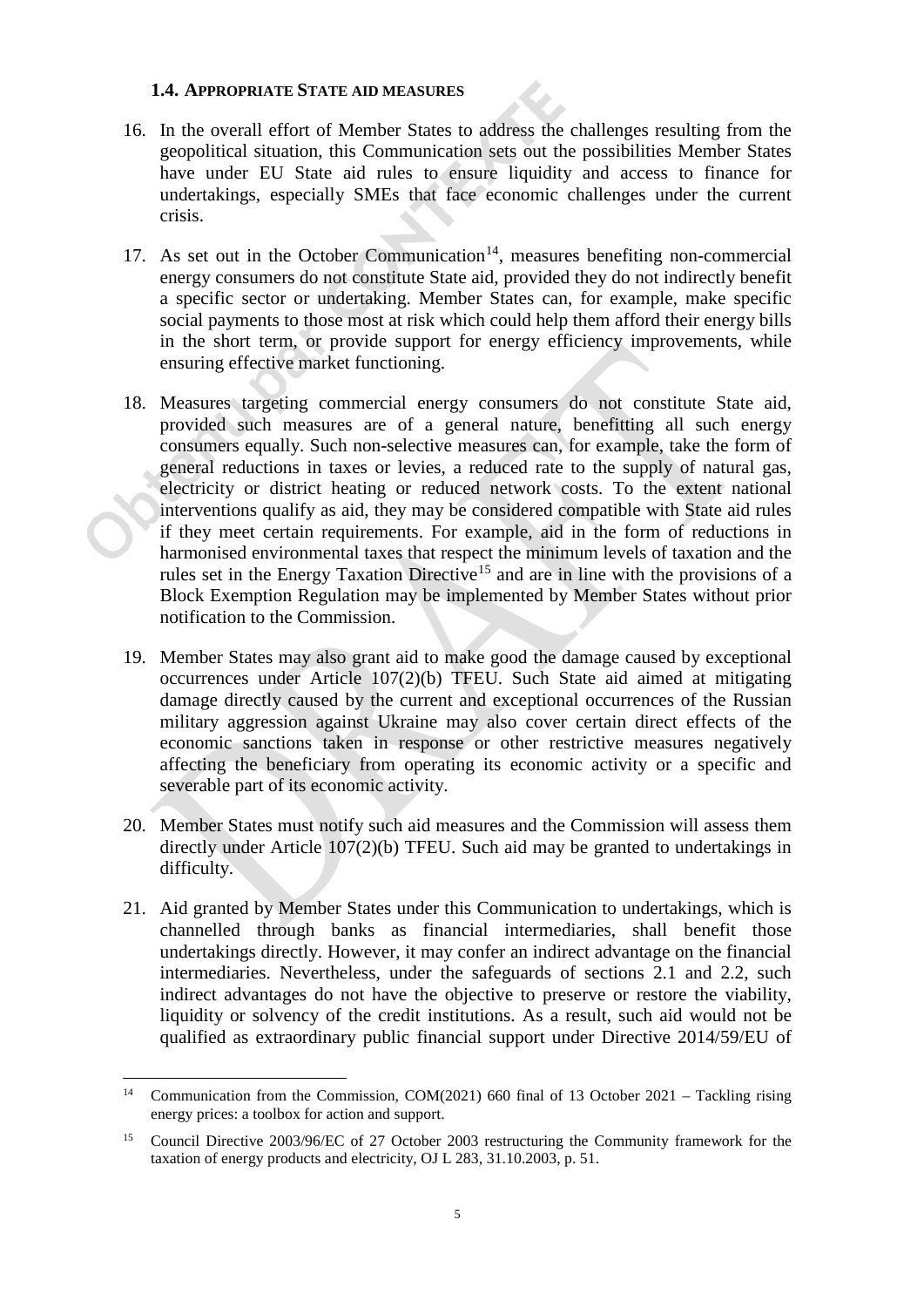<span id="page-6-0"></span>the European Parliament and of the Council (the Bank Recovery and Resolution Directive - BRRD)<sup>[16](#page-6-1)</sup> or under Regulation 806/2014 of the European Parliament and of the Council (the Single Resolution Mechanism - SRM Regulation)<sup>[17](#page-6-2)</sup>, and would not be assessed under the State aid rules applicable to the banking sector.<sup>[18](#page-6-3)</sup>

- 22. Aid granted by Member States to banks under Article 107(2)(b) TFEU to compensate for direct damage suffered as a result of the current crisis, which does not have the objective to preserve or restore the viability, liquidity or solvency of an institution or entity would not be qualified as extraordinary public financial support under the BRRD nor under the SRM Regulation, and would also not be assessed under the State aid rules applicable to the banking sector.<sup>[19](#page-6-4)</sup>
- 23. If due to the current crisis and the restrictive measures taken in connection with that aggression, banks would need extraordinary public financial support (see Article 2(1)(28) BRRD and Article 3(1)(29) SRM Regulation) in the form of liquidity, recapitalisation or an impaired asset measure, it will have to be assessed whether the measure meets the conditions of Article 32(4)(d) (i), (ii) or (iii) of the BRRD and Article 18(4)(d)(i), (ii) or (iii) of the SRM Regulation. Where the latter conditions are fulfilled, the bank receiving such extraordinary public financial support would not be deemed to be failing-or-likely-to-fail.
- 24. To the extent such measures address problems linked to the invasion of Ukraine by Russia and the restrictive measures taken in connection with that aggression, they would be deemed to fall under point 45 of the [20](#page-6-5)13 Banking Communication<sup>20</sup>, which sets out an exception to the requirement of burden-sharing by shareholders and subordinated creditors.
- 25. Aid granted under this Communication shall not be conditioned on the relocation of a production activity or of another activity of the beneficiary from another country within the EEA to the territory of the Member State granting the aid. Such condition would appear to be harmful to the internal market. This is irrespective of the number

<span id="page-6-1"></span> <sup>16</sup> OJ L 173, 12.6.2014, p. 190, see Article 2 (1) (28) of the BRRD.

<span id="page-6-2"></span><sup>&</sup>lt;sup>17</sup> OJ L 225, 30.7.2014, p. 1, see Article 3 (1) (29) of the SRM Regulation.

<span id="page-6-3"></span><sup>&</sup>lt;sup>18</sup> Communication on the recapitalisation of financial institutions in the current financial crisis: limitation of aid to the minimum necessary and safeguards against undue distortions of competition (OJ C 10, 15.1.2009, p. 2); Communication from the Commission on the treatment of impaired assets in the Community financial sector (OJ C 72, 26.3.2009, p. 1); Communication on the return to viability and the assessment of restructuring measures in the financial sector in the current crisis under the State aid rules (OJ C 195, 19.8.2009, p. 9); Communication from the Commission on the application, from 1 January 2011, of State aid rules to support measures in favour of financial institutions in the context of the financial crisis (OJ C 329, 7.12.2010, p. 7); Communication from the Commission on the application, from 1 January 2012, of State aid rules to support measures in favour of financial institutions in the context of the financial crisis (OJ C 356, 6.12.2011, p. 7); and Communication from the Commission on the application, from 1 August 2013, of State aid rules to support measures in favour of banks in the context of the financial crisis ('2013 Banking Communication') (OJ C 216, 30.7.2013, p. 1).

<span id="page-6-4"></span><sup>&</sup>lt;sup>19</sup> Any measures to support credit institutions or other financial institutions that constitute State aid in the meaning of Article 107(1) TFEU, which fall outside the present Communication must be notified to the Commission and shall be assessed under the State aid rules applicable to the banking sector.

<span id="page-6-5"></span><sup>20</sup> As defined in footnote [18.](#page-6-0)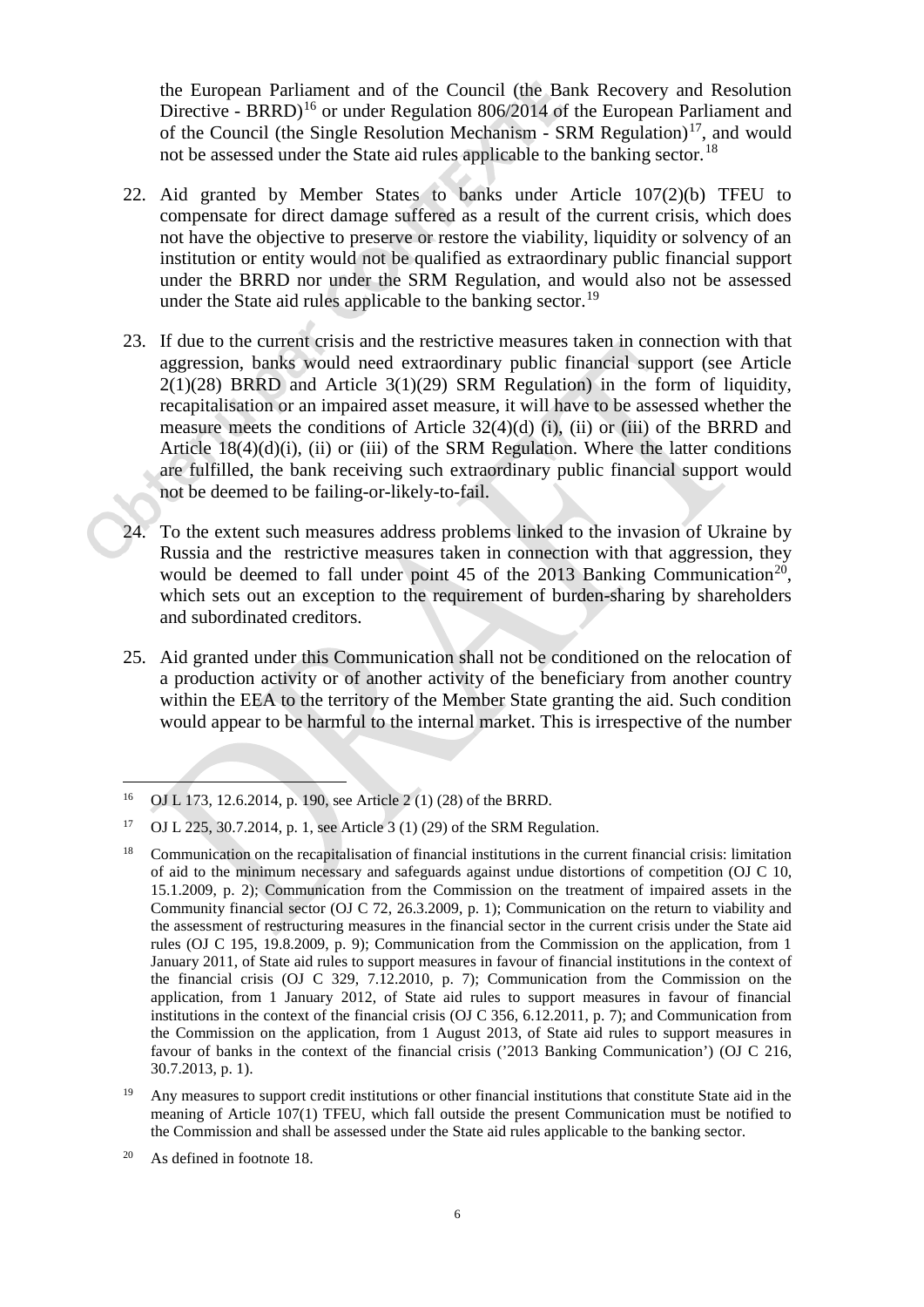of job losses actually occurred in the initial establishment of the beneficiary in the EEA.

# **1.5. APPLICABILITY OF ARTICLE 107(3)(B) OF THE TREATY ON THE FUNCTIONING OF THE EUROPEAN UNION**

- 26. Pursuant to Article 107(3)(b) TFEU the Commission may declare compatible with the internal market aid 'to remedy a serious disturbance in the economy of a Member State'. In this context, the Union courts have ruled that the disturbance must affect the whole or an important part of the economy of the Member State concerned, and not merely that of one of its regions or parts of its territory. This, moreover, is in line with the need to make a strict interpretation of any exceptional provision such as Article  $107(3)(b)$  TFEU<sup>[21](#page-7-0)</sup>. This interpretation has been consistently applied by the Commission in its decision-making.<sup>[22](#page-7-1)</sup>
- 27. The Commission considers that the invasion of Ukraine by Russia and the economic sanctions taken in response by the EU or its international partners have created significant economic uncertainties, disrupted trade flows and supply chains and led to exceptionally large and unexpected price increases, especially in natural gas and electricity, but also in numerous other raw materials and primary goods, including in the agri-food sector. Those effects taken together have caused a serious disturbance of the economy in all Member States. Supply chain disruptions and increased uncertainty have direct or indirect effects that impact a wide area of sectors. In addition, rising energy prices affect virtually any economic activity in all Member States. The Commission considers accordingly, that all economic sectors in all Member States are affected by serious economic disturbances. On that basis, the Commission considers that it is appropriate to lay down the criteria for the assessment of State aid that Member States may take to remedy this serious disturbance.
- 28. State aid is in particular justified and can be declared compatible with the Internal Market on the basis of Article 107(3)(b) TFEU, for a limited period, to remedy the liquidity shortage faced by undertakings that are directly or indirectly affected by the serious disturbance of the economy caused by the Russian military aggression against Ukraine, the economic sanctions adopted by the EU or by its international partners targeted at certain economic actors or the Russian and Belarusian economies more widely, as well as the economic counter measures taken by Russia.
- 29. The Commission sets out in this Communication the criteria for the compatibility assessment it will apply in principle to the aid granted by Member States in this

<span id="page-7-0"></span><sup>&</sup>lt;sup>21</sup> Joined Cases T-132/96 and T-143/96 Freistaat Sachsen, Volkswagen AG and Volkswagen Sachsen GmbH v Commission, EU:T:1999:326, paragraph 167.

<span id="page-7-1"></span><sup>&</sup>lt;sup>22</sup> Commission Decision 98/490/EC in Case C 47/96 Crédit Lyonnais (OJ L 221, 8.8.1998, p. 28), point 10.1; Commission Decision 2005/345/EC in Case C 28/02 Bankgesellschaft Berlin (OJ L 116, 4.5.2005, p. 1), points 153 et seq.; and Commission Decision 2008/263/EC in Case C 50/06 BAWAG (OJ L 83, 26.3.2008, p. 7), point 166. See Commission Decision in Case NN 70/07 Northern Rock (OJ C 43, 16.2.2008, p. 1); Commission Decision in Case NN 25/08 Rescue aid to Risikoabschirmung WestLB (OJ C 189, 26.7.2008, p. 3); Commission Decision of 4 June 2008 in State aid C 9/08 SachsenLB (OJ L 104, 24.4.2009, p. 34); and Commission Decision of 6 June 2017 in case SA.32544 (2011/C) Restructuring of TRAINOSE S.A (OJ L 186, 24.7.2018, p. 25).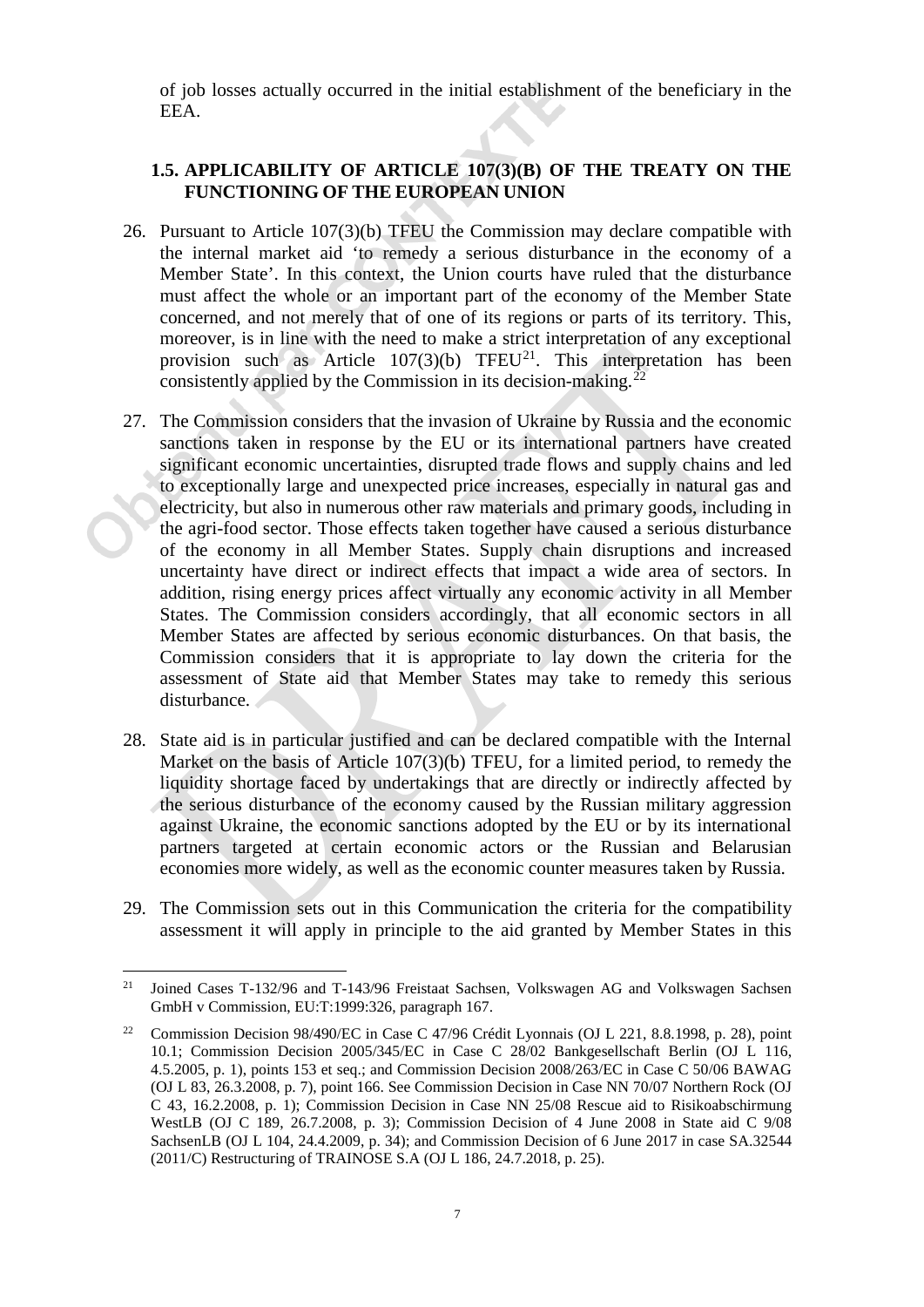context under Article 107(3)(b) TFEU. Member States must therefore show that the State aid measures notified to the Commission and falling within the scope of this Communication are necessary, appropriate and proportionate to remedy a serious disturbance in the economy of the Member State concerned and that all the conditions of this Communication are fully respected.

- 30. State aid measures notified and assessed under this Communication are intended to support undertakings active in the EU that are affected by the Russian military aggression and consequences of the economic sanctions taken. The aid measures may not in any way be used to undermine the intended effects of sanctions imposed by the EU or its international partners. In particular, it must be avoided that natural persons or entities targeted in the sanctions benefit directly or indirectly from any such measures.
- 31. State aid measures falling within the scope of this Communication may be cumulated with one another in line with the requirements in the specific sections of this Communication. State aid measures covered by this Communication may be cumulated with aid under de minimis Regulations<sup>[23](#page-8-0)</sup> or with aid under Block Exemption Regulations<sup>[24](#page-8-1)</sup> provided the provisions and cumulation rules of those Regulations are respected. State aid measures covered by this Communication may be cumulated with aid under the COVID-Temporary Framework<sup>25</sup>, provided overcompensation is avoided and the cumulation rules therein are respected. When Member States grant to the same beneficiary loans or guarantees under the COVID Temporary Framework and under this Communication and when the overall amount of the loan principal is calculated on the basis of self-declared liquidity needs of the beneficiary, the Member States must ensure that those liquidity needs are covered only once with aid. Likewise, aid under this Communication may be cumulated with aid under Article 107(2)(b) TFEU only where it does not lead to overcompensation.

<span id="page-8-0"></span><sup>&</sup>lt;sup>23</sup> Commission Regulation (EU) No 1407/2013 of 18 December 2013 on the application of Articles 107 and 108 of the Treaty on the Functioning of the European Union to de minimis aid (OJ L 352, 24.12.2013, p.1); Commission Regulation (EU) No 1408/2013 of 18 December 2013 on the application of Articles 107 and 108 of the Treaty on the Functioning of the European Union to de minimis aid in the agriculture sector (OJ L 352, 24.12.2013 p. 9); Commission Regulation (EU) No 717/2014 of 27 June 2014 on the application of Articles 107 and 108 of the Treaty on the Functioning of the European Union to de minimis aid in the fishery and aquaculture sector (OJ L 190, 28.6.2014, p. 45); and Commission Regulation (EU) No 360/2012 of 25 April 2012 on the application of Articles 107 and 108 of the Treaty on the Functioning of the European Union to de minimis aid granted to undertakings providing services of general economic interest (OJ L 114 of 26.4.2012, p. 8).

<span id="page-8-1"></span><sup>&</sup>lt;sup>24</sup> Commission Regulation (EU) No  $651/2014$  of 17 June 2014 declaring certain categories of aid compatible with the internal market in application of Articles 107 and 108 of the Treaty (General Block Exemption Regulation); Commission Regulation (EC) No 702/2014 of 25 June 2014 declaring certain categories of aid in the agricultural and forestry sectors and in rural areas compatible with the internal market in application of Articles 107 and 108 of the Treaty on the Functioning of the European Union, OJ L 193, 1.7.2014, p. 1; and Commission Regulation (EU) No 1388/2014 of 16 December 2014 declaring certain categories of aid to undertakings active in the production, processing and marketing of fishery and aquaculture products compatible with the internal market in application of Articles 107 and 108 of the Treaty on the Functioning of the European Union, OJ L 369, 24.12.2014, p. 37.

<span id="page-8-2"></span><sup>&</sup>lt;sup>25</sup> Communication from the Commission - Temporary framework for State aid measures to support the economy in the current COVID-19 outbreak (OJ C 91I, 20.3.2020, p. 1), as amended by Commission Communications C(2020) 2215 (OJ C 112I, 4.4.2020, p. 1), C(2020) 3156 (OJ C 164, 13.5.2020, p. 3), C(2020) 4509 (OJ C 218, 2.7.2020, p. 3), C(2020) 7127 (OJ C 340I, 13.10.2020, p. 1), C(2021) 564 (OJ C 34, 1.2.2021, p. 6), and C(2021) 8442 (OJ C 473, 24.11.2021, p. 1).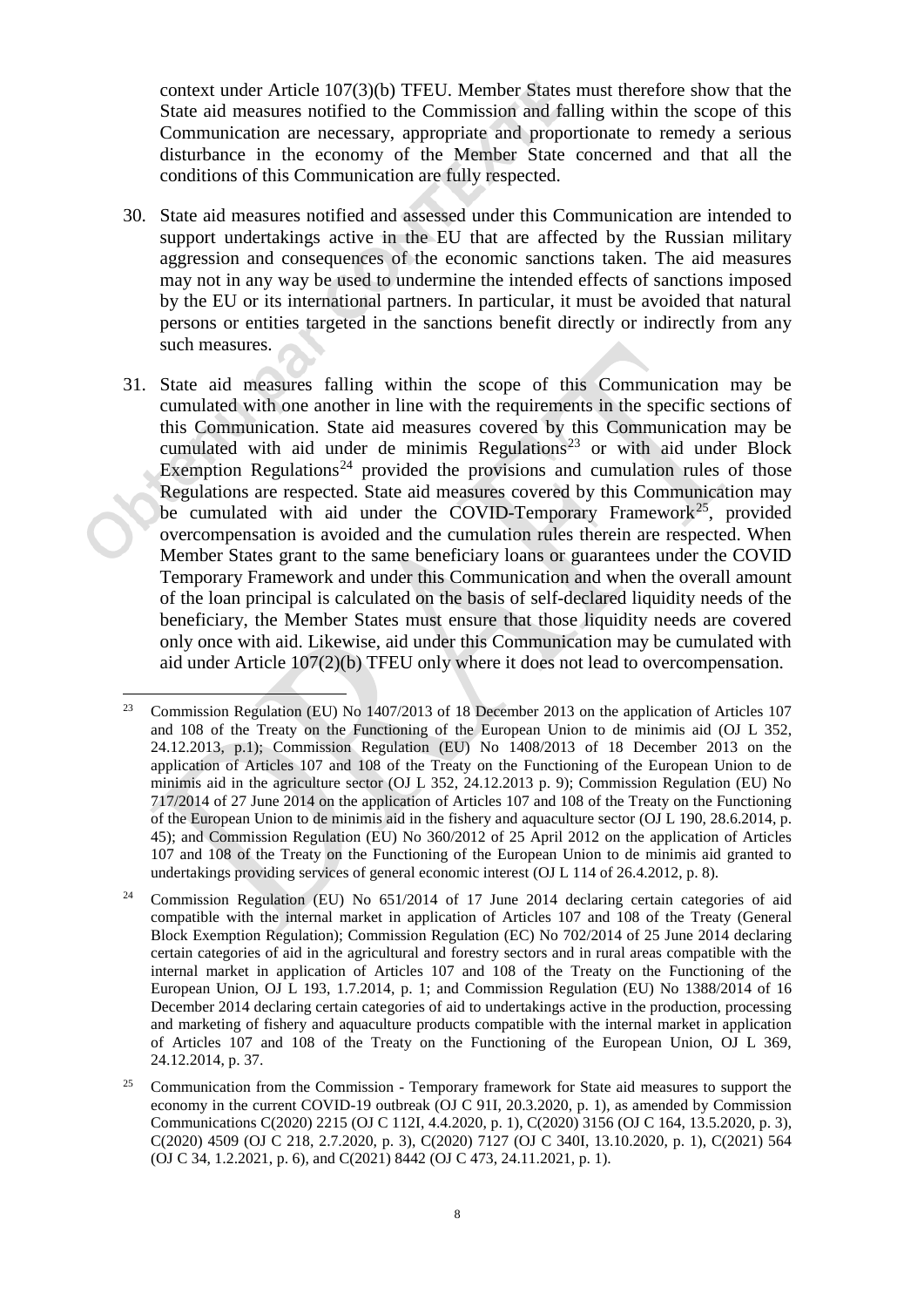# **2. TEMPORARY STATE AID MEASURES**

# <span id="page-9-0"></span>**2.1. LIQUIDITY SUPPORT IN THE FORM OF GUARANTEES**

- 32. In order to ensure access to liquidity to undertakings affected by the current crisis, public guarantees on loans for a limited period and loan amount can be an appropriate, necessary and targeted solution during the current circumstances.
- 33. For the same underlying loan principal, guarantees granted under this section shall not be cumulated with aid granted under section [2.2](#page-10-0) of this Communication and vice versa or with aid granted under sections 3.2 or 3.3 of the COVID-19 Temporary Framework. Guarantees granted under this section may be cumulated for different loans provided the overall loan amount per beneficiary does not exceed the ceilings set out in point [34\(](#page-9-1)[d\)](#page-9-2) of this Communication. A beneficiary may benefit in parallel from multiple measures under this section provided the overall amount of loans per beneficiary does not exceed the ceilings set out in point [34\(](#page-9-1)[d\).](#page-9-2)
- <span id="page-9-1"></span>34. The Commission will consider such State aid in the form of public guarantees on new individual loans made to undertakings affected by the current crisis as compatible with the internal market on the basis of Article 107(3)(b) TFEU provided:
	- a) Guarantee premiums are set per individual loans at a minimum level, which shall increase progressively as the duration of the guaranteed loan increases, as set out in the following table:

| Type of recipient | For $I^{st}$ year | For $2^{nd} - 3^{rd}$ year | For $4^{th}$ -6 <sup>th</sup> years |
|-------------------|-------------------|----------------------------|-------------------------------------|
| <b>SMEs</b>       | 25bps             | 50bps                      | 100bps                              |
| Large enterprises | 50bps             | 100bps                     | 200bps                              |

- <span id="page-9-3"></span>b) As an alternative, Member States may notify schemes, considering the above table as a basis, but whereby guarantee duration, guarantee premiums and guarantee coverage may be modulated for each underlying individual loan principal (for instance, lower guarantee coverage could offset a longer duration or could allow lower guarantee premiums); a flat premium may be used for the entire duration of the guarantee, if it is higher than the minimum premiums for the 1<sup>st</sup> year set out in the table above for each type of beneficiary, as adjusted according to guarantee duration and guarantee coverage under this paragraph;
- c) The guarantee is granted by 31 December 2022 at the latest;
- <span id="page-9-2"></span>d) The overall amount of loans per beneficiary, for which a guarantee is granted under this section, shall not exceed:
	- (i) [10%] of the beneficiary's average total annual turnover over the last three closed accounting periods ; or
	- (ii) [30%] of energy costs over the 12 months preceding the month when the application for aid is submitted; or
	- (iii)Upon appropriate justification to be provided by the Member State to the Commission for its assessment (for example in connection with the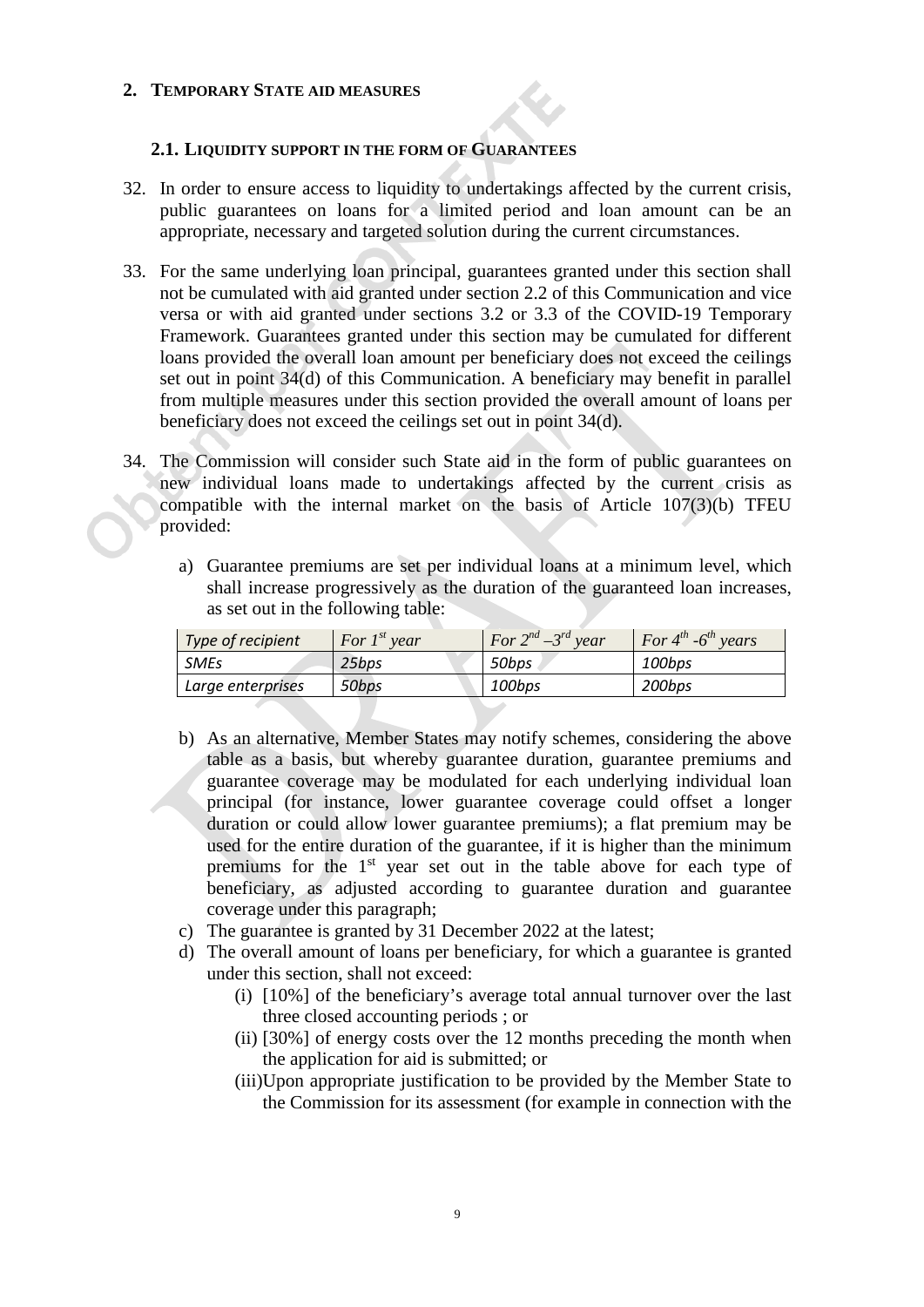characteristics of certain type of undertakings)<sup>26</sup>, the amount of the loan may be increased to cover the liquidity needs from the moment of granting for the coming  $[12]$  months for  $\text{SMEs}^{27}$  $\text{SMEs}^{27}$  $\text{SMEs}^{27}$  and for the coming [6] months for large enterprises. The liquidity needs already covered by aid measures under the COVID-19 Temporary Framework cannot be covered by measures adopted under this Communication. The liquidity needs should be established through self-certification by the beneficiary<sup>28</sup>:

- e) The duration of the guarantee is limited to maximum six years, unless modulated according to point [34\(](#page-9-1)[b\),](#page-9-3) and the guarantee may not exceed:
	- (i) 90 % of the loan principal where losses are sustained proportionally and under same conditions by the credit institution and the State; or
	- (ii) 35 % of the loan principal, where losses are first attributed to the State and only then to the credit institutions (*i.e*. a first-loss guarantee); and
	- (iii) in both of the above cases, when the size of the loan decreases over time, for instance because the loan starts to be reimbursed, the guaranteed amount must decrease proportionally;
- f) The guarantee shall relate to investment and/or working capital loans
- g) Guarantees may not be granted to: i) undertakings targeted by economic sanctions adopted by the EU; or ii) undertakings owned or controlled by persons, entities or bodies targeted by restrictive measures adopted by the EU; or iii) undertakings controlled by Russian persons, entities or bodies;
- h) Guarantees may be provided directly to final beneficiaries or to credit institutions and other financial institutions as financial intermediaries. The credit institutions or other financial institutions should, to the largest extent possible, pass on the advantages of the public guarantees to the final beneficiaries. The financial intermediary must be able to demonstrate that it operates a mechanism that ensures that the advantages are passed on to the largest extent possible to the final beneficiaries in the form of higher volumes of financing, riskier portfolios, lower collateral requirements, lower guarantee premiums or lower interest rates than without such public guarantees.

# <span id="page-10-0"></span>**2.2. LIQUIDITY SUPPORT IN THE FORM OF SUBSIDISED LOANS**

- 35. In order to ensure access to liquidity to undertakings affected by the current crisis, subsidised interest rates for a limited period and loan amount may be an appropriate, necessary and targeted solution during the current circumstances.
- 36. For the same underlying loan principal, loans granted under this section shall not be cumulated with aid granted under section [2.1](#page-9-0) of this Communication and vice-versa. Loans and guarantees granted under this Communication may be cumulated for different loans provided the overall amount of loans per beneficiary does not exceed

<span id="page-10-1"></span><sup>&</sup>lt;sup>26</sup> Relevant justification could relate to undertakings active in sectors that are particularly affected by direct or indirect effects of the invasion, including restrictive economic measures taken by the EU, its international partners, as well as counter measures taken by Russia. These effects may include disruptions of supply chains or outstanding payments from Russia or Ukraine, increased risks of cyber-attacks or rising prices for specific inputs or raw-materials affected by the current crisis.

<span id="page-10-2"></span><sup>&</sup>lt;sup>27</sup> As defined in Annex I to the General Block Exemption Regulation.

<span id="page-10-3"></span> $28$  The liquidity plan may include both working capital and investment costs.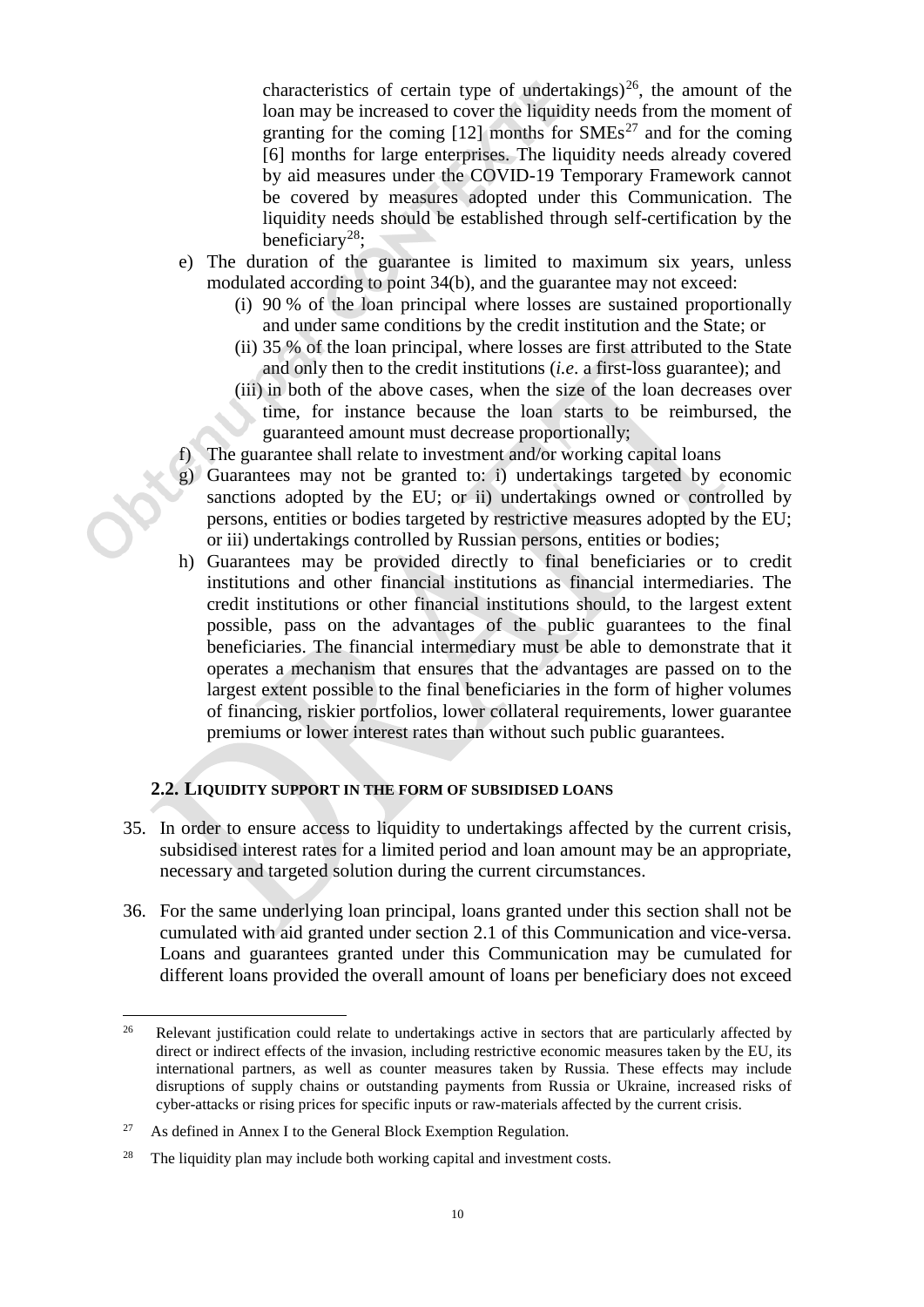the thresholds set out in point [34\(](#page-9-1)[d\)](#page-9-2) or in point [37\(](#page-11-0)[e\).](#page-11-1) A beneficiary may benefit in parallel from multiple subsidised loans under this section provided the overall amount of loans per beneficiary does not exceed the ceilings set out in point [37\(](#page-11-0)[e\).](#page-11-1)

- <span id="page-11-0"></span>37. The Commission will consider State aid in the form of subsidised loans in response to the current crisis as compatible with the Internal Market on the basis of Article 107(3)(b) TFEU, provided the following conditions are met:
	- a) The loans are granted to undertakings that have been affected by the current crisis, excluding credit institutions or other financial institutions;
	- b) The loans may be granted at reduced interest rates, which are at least equal to the base rate (1 year IBOR or equivalent as published by the Commission<sup>[29](#page-11-3)</sup>) available either on 1 March 2022 or at the moment of notification, plus the credit risk margins as set-out in the table below:

| Type of recipient | Credit risk margin   Credit risk margin   Credit risk margin<br>for $1st$ year | for a $2^{nd}$ -3 <sup>rd</sup> year | for $4^{th}$ - $6^{th}$ year |
|-------------------|--------------------------------------------------------------------------------|--------------------------------------|------------------------------|
| <b>SMEs</b>       | $25bps^{30}$                                                                   | 50bps $31$                           | 100bps                       |
| Large enterprises | 50bps                                                                          | 100bps                               | 200bps                       |
|                   |                                                                                |                                      |                              |

- <span id="page-11-2"></span>c) As an alternative, Member States may notify schemes, considering the above table as a basis, but whereby the loan maturity and the level of credit risk margins may be modulated, for instance, a flat credit risk margin may be used for the entire duration of the loan, if it is higher than the minimum credit risk margin for the  $1<sup>st</sup>$  year for each type of beneficiary, as adjusted according to the loan maturity under this paragraph<sup>32</sup>;
- d) The loan contracts are signed by 31 December 2022 at the latest and are limited to maximum six years, unless modulated according to point [37\(](#page-11-0)[c\);](#page-11-2)
- <span id="page-11-1"></span>e) The overall amount of the loans per beneficiary shall not exceed:
	- (i) [10%] of the beneficiary's average total annual turnover over the last three closed accounting periods; or
	- (ii) [30%] of energy costs over the 12 months preceding the month when the application for aid is submitted;
	- (iii)With appropriate justification provided by the Member State to the Commission (for example in connection with the characteristics of certain type of undertakings)<sup>[33](#page-11-7)</sup>, the amount of the loan may be

<span id="page-11-6"></span> $32$  The minimum all-in interest rate (base rate plus the credit risk margins) should be at least [10 bps] per year.

<span id="page-11-3"></span><sup>&</sup>lt;sup>29</sup> Base rates calculated in accordance with the Communication from the Commission on the revision of the method for setting the reference and discount rates (OJ C 14, 19.01.2008, p. 6.) and published on the website of DG Competition at https://ec.europa.eu/competition/state\_aid/legislation/reference\_rates.html.

<span id="page-11-4"></span><sup>&</sup>lt;sup>30</sup> The minimum all-in interest rate (base rate plus the credit risk margins) should be at least [10 bps] per year.

<span id="page-11-5"></span><sup>&</sup>lt;sup>31</sup> The minimum all-in interest rate (base rate plus the credit risk margins) should be at least [10bps] per year.

<span id="page-11-7"></span><sup>&</sup>lt;sup>33</sup> Relevant justification could relate to undertakings active in sectors that are particularly affected by direct or indirect effects of the invasion, including restrictive economic measures taken by the EU, its international partners, as well as counter measures taken by Russia. These effects may include disruptions of supply chains or outstanding payments from Russia or Ukraine, increased risks of cyber-attacks, or rising prices for specific inputs or raw-materials affected by the current crisis.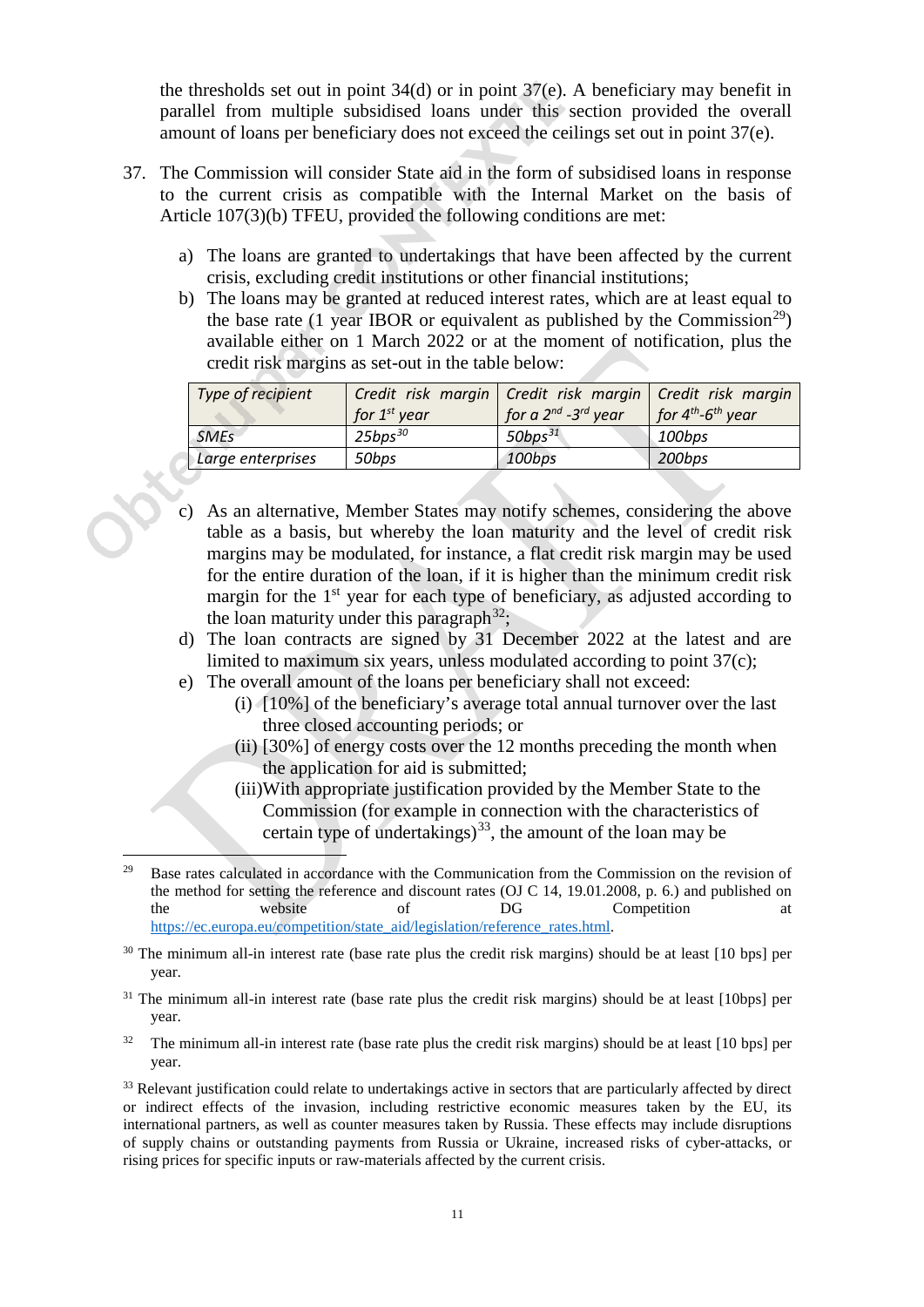increased to cover the liquidity needs from the moment of granting for the coming  $[12]$  months for SMEs<sup>[34](#page-12-0)</sup> and for the coming  $[6]$  months for large enterprises. The liquidity needs already covered by aid measures under the COVID-19 Temporary Framework shall not be covered by the current Communication. The liquidity needs should be established through self-certification by the beneficiary<sup>[35](#page-12-1)</sup>;

- f) Loans shall relate to investment and/or working capital needs,
- g) Loans may not be granted to: i) undertakings targeted by economic sanctions adopted by the EU; or ii) to undertakings owned or controlled by persons, entities or bodies targeted by restrictive measures adopted by the EU; or iii) undertakings controlled by Russian persons, entities or bodies;
- h) Loans may be provided directly to final beneficiaries or through credit institutions and other financial institutions as financial intermediaries. In such a case, the credit institutions or other financial institutions should, to the largest extent possible, pass on the advantages of the subsidised interest rates on loans to the final beneficiaries. The financial intermediary must be able to demonstrate that it operates a mechanism that ensures that the advantages are passed on to the largest extent possible to the final beneficiaries without conditioning the granting of subsidised loans under this section to refinancing existing loans.

# **2.3. AID FOR ADDITIONAL COSTS DUE TO EXCEPTIONALLY SEVERE INCREASE IN GAS AND ELECTRICITY PRICES**

- 38. Beyond the existing possibilities based on Article 107(3)(c) TFEU, temporary support could alleviate exceptionally severe increases in the price of gas and electricity, which undertakings may not be able to pass on or adapt to in the shortterm. This could mitigate the consequences for otherwise healthy undertakings to cope with the steep cost increases as a consequence of the geopolitical crisis 2022 and also reduce the inflationary pressure from energy price increases.
- <span id="page-12-2"></span>39. The Commission will consider such State aid compatible with the internal market on the basis of Article 107(3)(b) TFEU, provided the following conditions are met:
	- a) The aid is granted no later than [31 December 2022];
	- b) The aid may be granted in the form of direct grants, tax and payment advantages or other forms such as repayable advances, guarantees, loans and equity provided the total nominal value of such measures remains below the applicable aid intensity and aid ceilings. All figures used must be gross, that is, before any deduction of tax or other charge;
	- c) Aid granted in the form of repayable advances, guarantees, loans or other repayable instruments may be converted into other forms of aid such as grants, provided the conversion takes place by [31 March 2023] at the latest and the conditions in this section are complied with;

 $\overline{a}$ 

<span id="page-12-0"></span><sup>&</sup>lt;sup>36</sup> As demonstrated by the undertaking e.g. based on the respective bill.

<span id="page-12-1"></span><sup>&</sup>lt;sup>36</sup> As demonstrated by the undertaking e.g. based on the respective bill.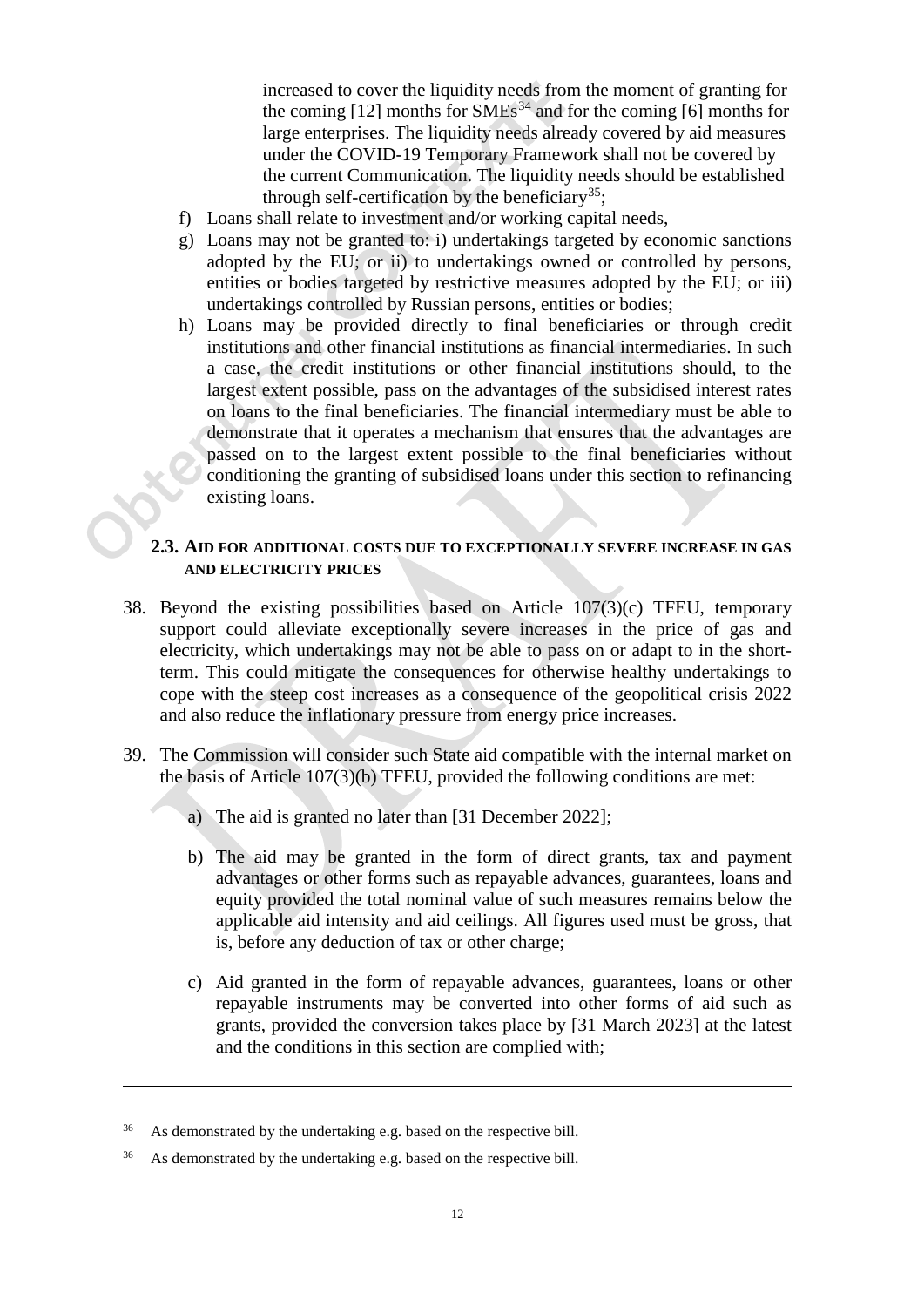- d) The aid is granted on the basis of a scheme with an estimated budget. Member States may limit the aid to investments that support specific economic areas of particular importance to the economy. However, such limits need to be designed broadly and not lead to an artificial limitation of eligible investments or potential beneficiaries that would result in targeting only a small number of undertakings;
- e) Aid may not be granted to: i) undertakings targeted by economic sanctions adopted by the EU; or ii) to undertakings owned or controlled by persons, entities or bodies targeted by restrictive measures adopted by the EU; or iii) undertakings controlled by Russian persons, entities or bodies;
- <span id="page-13-0"></span>f) Eligible costs under this measure are the increase in monthly gas and electricity costs after the invasion of Ukraine by Russia in comparison with a reference period between 1 November 2021 and 31 January 2022. Therefore, and for the purposes of this point, aid can be granted in relation to the gas and electricity consumption of the undertaking from 1 March 2022 until 31 December 2022, at the latest ('eligible period'). The eligible cost includes the monthly unit  $cost^{36}$  $cost^{36}$  $cost^{36}$  of the undertaking e.g. in EUR/MWh of gas and electricity in the eligible period to the extent it exceeds [140%] of the average unit cost of gas and electricity for the undertaking in the reference period. [37](#page-13-3)
- <span id="page-13-1"></span>g) The overall aid per undertaking does not exceed [30%] of the eligible costs up to a maximum of [EUR 2 million] at any given point in time; and
- h) The granting authority may make an advance payment to the aid beneficiary, when the aid is granted before the eligible costs have been incurred. In doing so, the granting authority may rely on estimations of the amounts under the ceilings in point [39](#page-12-2) (f) to (g) in order to determine the amount of the advance. The granting authority is required to verify that ceiling ex-post and claw-back any aid payment that exceeds the threshold calculated on the basis of the methodology described in point [39](#page-12-2)[\(f\)](#page-13-0) no later than [three months] after the eligible period has ended. In any event, the advance cannot exceed the aid ceiling set out in point [39\(](#page-12-2)[g\).](#page-13-1)
- 40. In certain situations further aid may be necessary to ensure the continuation of economic activity. To that end, Member States may grant aid exceeding the values calculated pursuant to point [39](#page-12-2) [\(f\)](#page-13-0) and [39](#page-12-2) [\(g\),](#page-13-1) where, in addition to meeting the conditions in point [39\(](#page-12-2)a) to (d) and (h), the following conditions are met:
	- a) The beneficiary of the aid is an 'energy-intensive business' within the meaning of the first limb of Article 17(1)(a) of the Energy Taxation

<span id="page-13-2"></span>As demonstrated by the undertaking e.g. based on the respective bill.

<span id="page-13-3"></span> $37$  ((p(t) - p(ref) \* 1,4) \* q(t), where p denotes the unit price, q the quantity consumed, ref the reference period and t the period from 1 March to 31 December 2022.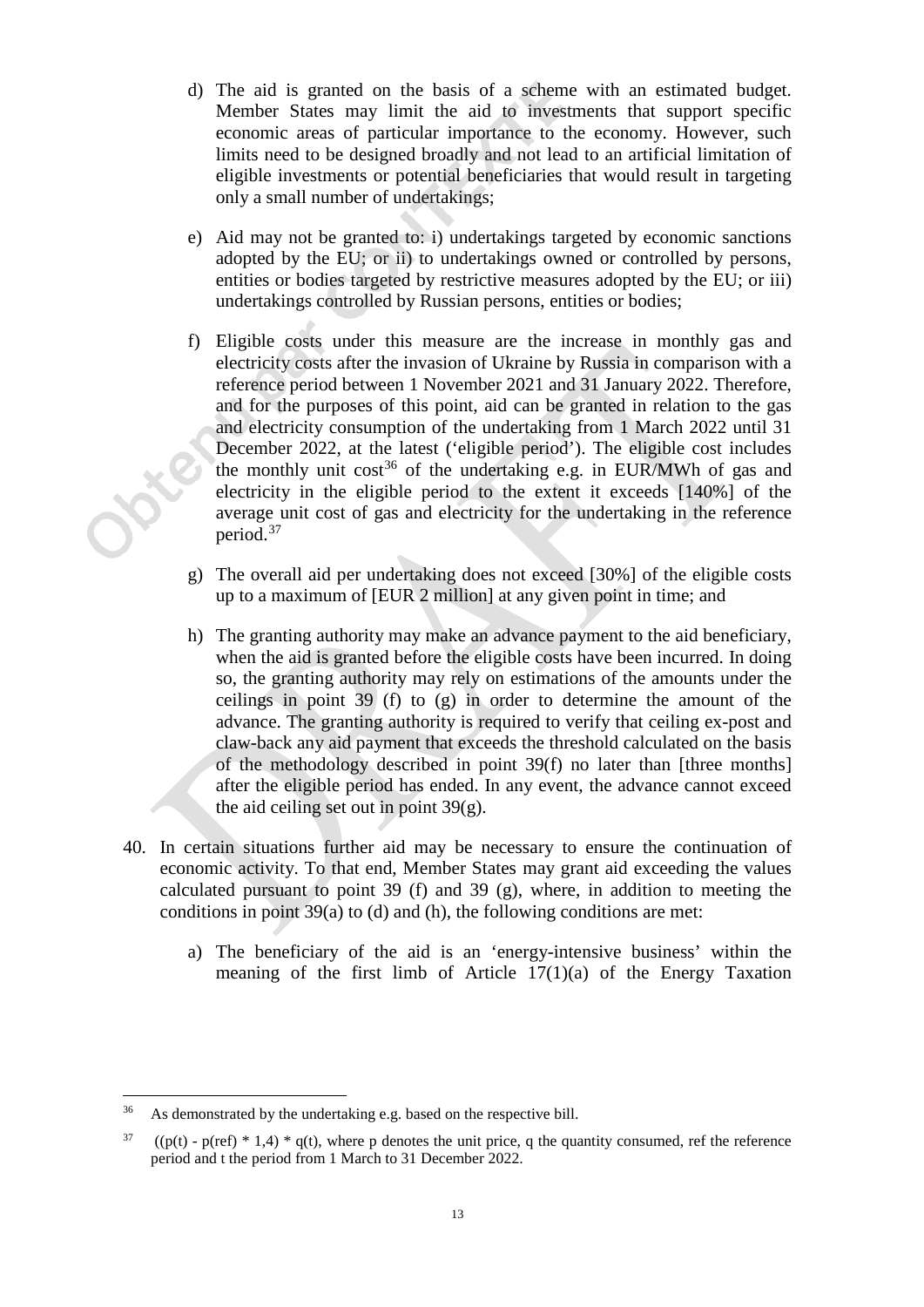Directive<sup>[38](#page-14-0)</sup>, that is to say, where the purchases of energy products and electricity amount to at least 3.0 % of the production value<sup>[39](#page-14-1)</sup>;

- b) The beneficiary incurs operating losses $40$  resulting from the increase in gas and electricity costs occurring after the Russian military aggression in Ukraine. For the purposes of this point, the eligible costs as defined in point [39\(](#page-12-2)e) must be at least as high as the operating loss in the eligible period.
- c) The overall aid does not exceed [50%] of the eligible costs and amounts to a maximum of [80%] of the operating losses of the undertaking; and
- d) The overall aid does not exceed [EUR 25 million] per undertaking at any given point in time.

[POSSIBLE AID TO FARMERS, GOING BEYOND THE LIQUIDITY MEASURES UNDER SECTIONS 2.1, 2.2, LINKED TO THE SIGNIFICANT INCREASES IN INPUT COSTS, IN PARTICULAR FEED AND FERTILISERS, FOLLOWING THE RUSSIAN INVASION OF UKRAINE

FOR THIS SECTION PLEASE PROVIDE YOUR INPUT BY ANSWERING THE QUESTIONS IN THE EUSURVEY]

### **3. MONITORING AND REPORTING**

- 41. Member States must publish relevant information on each individual aid above EUR  $100\ 000^{41}$  $100\ 000^{41}$  $100\ 000^{41}$  granted under this Communication, and above EUR  $10\ 000^{42}$  $10\ 000^{42}$  $10\ 000^{42}$  in the primary agriculture and in the fisheries sectors, on the comprehensive State aid website or Commission's IT tool<sup>[43](#page-14-5)</sup> within 12 months from the moment of granting.
- 42. Member States must submit annual reports to the Commission<sup>[44](#page-14-6)</sup>.

<span id="page-14-0"></span><sup>&</sup>lt;sup>38</sup> Council Directive 2003/96/EC of 27 October 2003 restructuring the Community framework for the taxation of energy products and electricity, OJ L 283, 31.10.2003, p. 51.

<span id="page-14-1"></span><sup>&</sup>lt;sup>39</sup> Based on financial accounting reports for the calendar year 2021 or the latest available accounts.

<span id="page-14-2"></span><sup>&</sup>lt;sup>40</sup> The undertaking is considered to have operating losses when EBITDA (earnings before interest, taxes, depreciation, and amortisation, excluding one off impairments) for the eligible period is negative.

<span id="page-14-3"></span><sup>41</sup> Referring to information required in Annex III to Commission Regulation (EU) No 651/2014 of 17 June 2014 and of Annex III to Commission Regulation (EU) No 702/2014. For repayable advances, guarantees, loans, subordinated loans and other forms the nominal value of the underlying instrument shall be inserted per beneficiary. For tax and payment advantages, the aid amount of the individual aid may be indicated in ranges.

<span id="page-14-4"></span><sup>&</sup>lt;sup>42</sup> Referring to information required in Annex III to Commission Regulation (EU) No 702/2014 and Annex III to Commission Regulation (EU) No 1388/2014 of 16 December 2014. For repayable advances, guarantees, loans, subordinated loans and other forms the nominal value of the underlying instrument shall be inserted per beneficiary. For tax and payment advantages, the aid amount of the individual aid may be indicated in ranges.

<span id="page-14-5"></span><sup>&</sup>lt;sup>43</sup> The State aid transparency public search gives access to State aid individual award data provided by Member States in compliance with the European transparency requirements for State aid and can be found a[t https://webgate.ec.europa.eu/competition/transparency/public?lang=en.](https://webgate.ec.europa.eu/competition/transparency/public?lang=en)

<span id="page-14-6"></span><sup>44</sup> OJ L 140, 30.4.2004, p. 1.